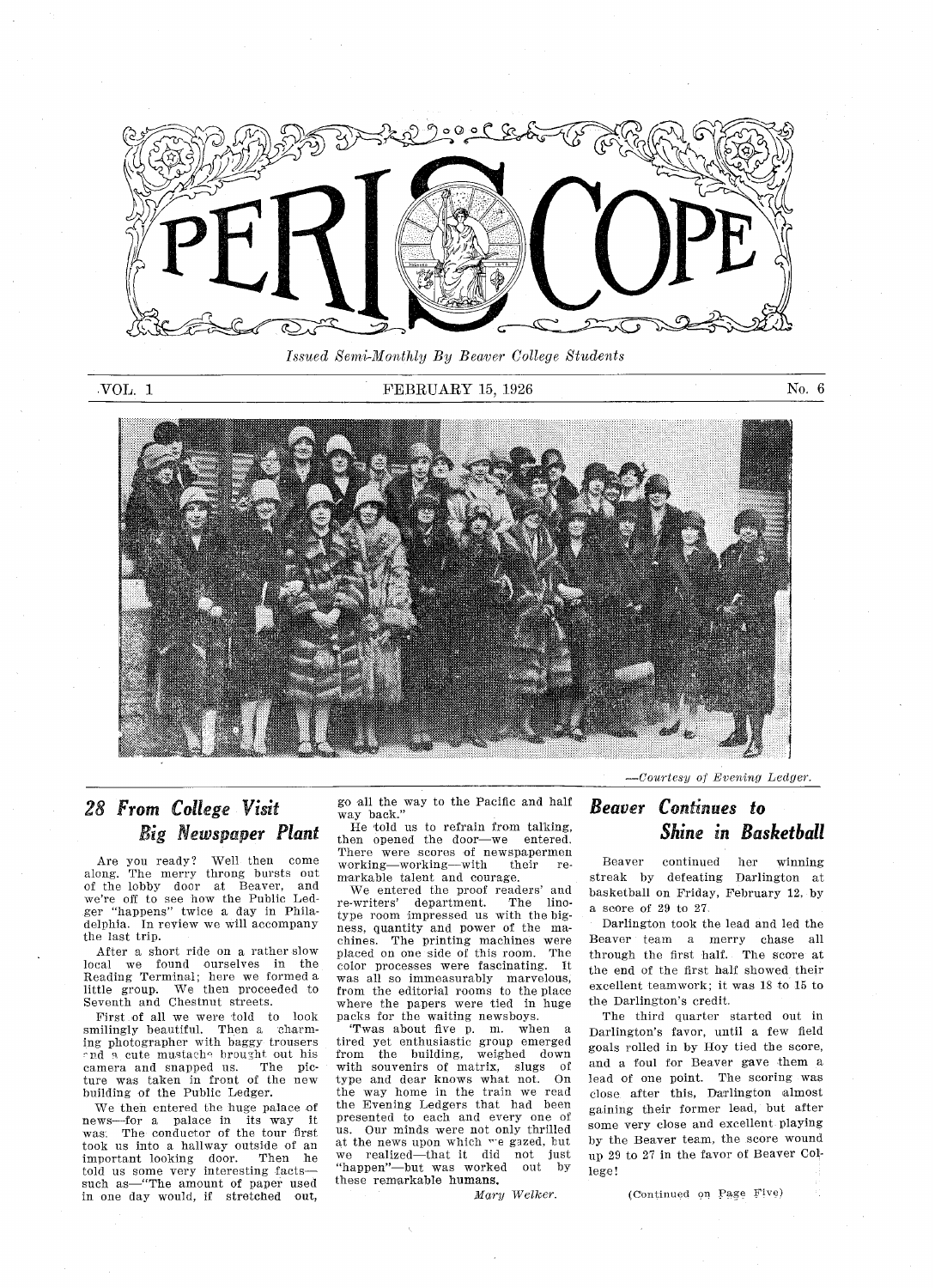### The PERISCOPE

Published Semi-Monthly At BEAVER COLLEGE FOR WOMEN JENKINTOWN, PA.

> Editor ALMA ESPENSHADE Managing Editor MARGARET E. TAYLOR Social Editor MARY WELKER Sports Editor DORIS DEUPREE Music Editor JOYCE PRINcE Art Editor ILA LITwEILEE Literary Editor MARIoN STEVENS Alumnae Editor DOROTHY STUDWELL

SUBSCRIPTION PRICE-TWO DOLLARS FIVE CENTS THE SINGLE COPY

"Lost-strayed-or never possessed in Beaver College-School Spirit" (Note dropped in Periscope Gontribution Box

Nothing is more depreciatory than self slander. If we don't think highly of ourselves, no one else will.

By holding our heads up under dis couraging circumstances as well as pleasing ones we win the admira Lion anu respect of all Rumbleness is good-but one who thinks himself less than his neighbor will be treated as less

Therefore, to the writer of the above comment we wish to say that by knocking one cannot boost. The comment is not encouraging. Lost-<br>thered now encouraging. Loststrayed-never possessed-are helpful? The words pull down one's enthusiasm Pep-snap- spirit are vitalizing If the writer had spent the time in writing a peppy slogan she would have been better employed.

We regret that anyone thinks "School Spirit" is a minus quantity here-we think she has just overlooked it. There is plenty.

School Spirit does not just mean the rah rah kind that peps up game or meeting-it means the spirit of the girl who stands by the rules of the school-the spirit that does not try to inconvenience people by doing things

| The Periscopic View                          |           |
|----------------------------------------------|-----------|
| February 15-Afternoon, Student's<br>Recital  |           |
| February 22-Evening,<br>Recital              | Student's |
| February 26-Evening, Southern<br>Club dance. |           |

she is asked not to do in regard to the safety and comfort of herself and others. It means the kind that can lend a helping hand; that can appre ciate another one's feelings; that can smile and give cheer-that's School Spirit with capital S's!

Now let's boost, not knock. Let's practice real School Spirit-"Do unto others as you would have others do unto you." In this way we'll develop<br>a love for Beaver that will be a higher sort of School Spirit-that will give ns the steadfast and sincere feeling that will make us root for Beaver both in heart and voice Thats making for School Spirit

## Ring Out the Old Ring in the New

Periscope regrets the loss of its Editor-in-chief, Miss Mabel Beavers who has left college to return to her home in St. Louis. Mabel was a most enthusiastic supporter of Periscope and the staff will miss her

In her place, Periscope welcomes Miss Alma Espenshade, who has been acting as Art and Music Editor. Alma is equally active and business like, and Periscope will continue to thrive under her leadership

Periscope and the student body<br>send best wishes for a quick recov ery and future health to "Midge" Bitter and to Mary Lu Cook who were obliged to leave on account of

And we all wish to welcome back "Toppy" Dann-who, we hope, is well for good now

Periscope offers the glad hand of welcome to

Oradel Virginia Geibel, Frances Mallory, Irene Smith, Mary Francis ruarton, Marion Stevens, Margare<br>Couniban Thelma Batson, Ann Mar garet Brown, Alice Wall, Anne Helen Wolfe, Dorothy Halsey, Alice Kuauss Bert Biauchi

# Many Attend "Carmen"

About thirty-two girls accompanied by Mrs. Harris, Mrs. Porter, Mr. and by Mrs. Harris, Mrs. Porter, Mr. and<br>Mrs. Ripley, Mr. and Mrs. Ryder, at tended "Carmen" at the Metropolita Opera House, Thursday evening, January 28th

Mr. Burton Piersol, husband of Beavers' noted vocal teacher, had a prominent part

The students wish to take this means of thanking Miss Marian Mc-Hose and Miss Dorothy Beegle for their services as house presidents in the Main Building and Annex. These were difficult positions and the stud ents appreciate their successful en deavors

Dear Santy Claus

Even though you are out of season we would like to have you bring Mr Smith a new piano!

Mr. and Mrs. Piersol to Sing

Mr. and Mrs. W. Burton Piersol, who appeared before the Beechwood audience last year, will give a joint recital at Beaver College this winter date to be announced later.

Marie Ladue Piersol is soprano whose attractive personality and technique add greatly to the presen tation of her delightful numbers Rer range is remarkable, her high notes being unusually sweet. Mr. Piersol's baritone voice is impressively reson eat

Among the numerous recitals which Mr. and Mrs. Piersol have given this winter was one before the Country Club of Scranton, one of the most prominent women's clubs of the state. The Scranton Republican said of<br>their recital: "Each number in their program was dramatized to an inter esting extent, but not overdone." Scranton Times also reviewed the music in highly complimentary man ner, saying, "The voices of these artists were unusually fine, and were beard to advantage in both solo and duet numbers

Mrs Piersol has been an instructor in voice in Beechwood School for sev eral years and is now a member of the faculty of the School of Music of Beaver College.

## Student Government Speaks

As this is the beginning of a new semester, let us turn over a new leaf and try to follow the rules and not get any demerits

Piease do not forget that

1. Chapel is from 1 to 1.15 p.m. every day except Saturday, when the roll is taken at 6.45 p.m. Please be prompt and come in quietly. Let's see how orderly and quiet the new chapel service can be

We are to march out of church Sunday night. It was splendid last Sunday. Please do it all the time.

3. No calls are to be made on telephones after 10 o'clock.

Quiet hours is from 7.30 to 9.30 every night except Friday and Satur-<br>day. Remember, no visits or extra Remember, no visits or extra noise

Quiet hour on Sunday is from 5. Quiet hour on Sunday is from<br>4 to 5.30. We are allowed to go walking after dinner until four

The proctors are to be on duty during quiet hour as well as after lights

No one is to sit in the halls aft 7. No one is to sit in the nails after lights. You may sit in your doorway half an hour after lights to study but after that no one is to be seen out side of her room. If you want to study go to the class rooms pleas

## Did You Know

When you have a party or a "feed" or go somewhere—we would like to<br>be informed. The Periscopic Eye be informed. The Periscopic Eye tries to see all directions at once, but we might miss something of interest season we might miss something of interest<br>
ing Mr. --so write it up and put it in the<br>
Periscope Box. Society Tems are<br>
"US". solicited by our Social Editor.

illness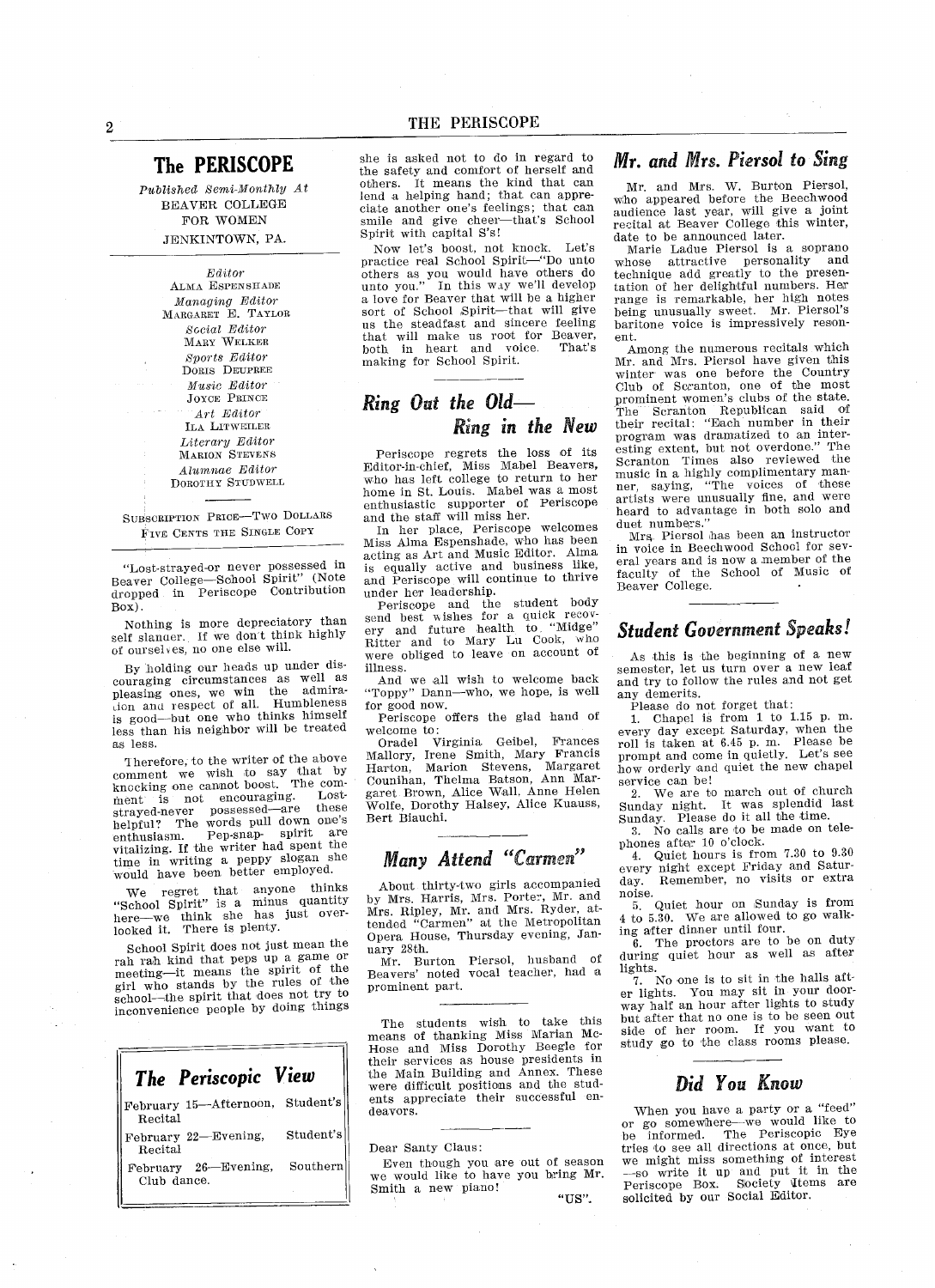# Rotarians College Guests Annual Prom Is One

Forty-five members of the Rotary Club of Jenkintown were guests at luncheon Tuesday at Beaver College Jenkintown. Following the luncheon a concert was given in the College auditorium, at which the club members were honor guests

The affair was at the invitation of Rev. H. H. Bird, of Abington, who is president of the Board of Trustees of the College and is an active Rotarian

Dr. Lynn H. Harris, president of Beaver College, and newly elected to membership in the club, at lunched gave a short address of welcome from the College, inviting inspection of<br>the buildings and equipment, and a trip was later made over the grounds

Students of the School of Music presented a program that won many complimentary comments. The numcomplimentary comments. The num<br>bers were loudly applauded and encores demanded from the soloists The program was as follows

> Chorus-To Spring-Grieg Glee Club of 100 Voices

 $V$ iolin  $-$  Hungarian and Czardas-Lehrer

Dngmar Sjostrom

Vocal-The Lass With the Delicate Air-Arne Lulu Belle Paris

Piano-Valse in D flat-Moksegs

Matilda Soper Organ and Piano (four hands)—The Preludes—Liszt

anna May Allen, Helen Richte<br>Adelaide Weller

Members of the Rotary Club to en joy the occasion were Messrs. W. E. Hering, president; L. R. Dutton, vice<br>president; George E. Weidner, secretary; E. Allen Reeves, treas.; T. M Delany, sergeant-at-arms; Israel R. Hallowell, Penrose Robinson, Dr. J.<br>O. Bower, Eugene Hawlk, W. John<br>Stevens, William I. Abbott, Dr. G. D. Geckler, J. Norman Kline, J. Howar Hay, N. Walton Heiss, Jame Hunsberger, Raymond C. Gree Frank Roberts, Frank Irwin, Carl Garner, J. Ernest Nachod, William Florey, Robert Ockford, Edwar Robbins, L. H. Lukens, Albert Shaf fer, Harry Prock, Dr. Joseph Vansant, Herbert Leswing, Lloyd Fal-<br>lows, William Cottman, Morris Cottman, Cloud, N. Silberman, Dr. Henry Hoppman, Samuel Brown, Roy Pushee, H.<br>Calvin Williams, Paul Longsdorf, J. E. Henry, Dr. Lynn H. Harris, William Hyndman, Clyde Gourley.

#### EXTRA!!!!

The Southern Club is planning a big dance, February 26. Formal!! Programs!! Couples limited to <sup>100</sup> Get your tickets early

The Episcopal Church of Wyncote gave its annual dance Friday evening in the Beaver College gymnasium. It was given to raise funds for the church needs

# at Lunch and Concert of Year's Biggest Success

On the deck of the S. S. Beaver, on Friday evening, February 5, the annual Beaver Prom was held. Over 250 students and their escorts attended.

The decorations aroused much ad miration; the walls were lined and painted to represent deck rails, life preservers, sky, blue water, waves and fish

Overhead was stretched a blue and yellow striped awning to protect the glittering frocks of the girls and the well-pressed Tux of the men-in case it should rain! Japanese lanterns shown gaily out over the waves that danced with the guests to the music of Lou Chapman's Inter-Fraternity orchestra

Miss Lea DeGavre was the chair man of the prom committee assisted by Miss Martha Dupree, on decorating; Miss Margurite Soars, refreshments; Miss Leona Seymour, music<br>Miss Mildred White, favors; and Mis Alma Espenschade, publicity.

Miss Emily Theis had charge of the Tea Dance which was attended by most of the students on Saturday aft ernoon following the Prom. The<br>guests stayed for dinner, and at 7.30 were entertained by the movie "Peter Pan", in the auditorium.

Dorothy Beegle was chairman of the patron and patroness committee. The Rev. and Mrs. Bird, Dr. and Mrs. Harris, Dr. and Mrs. Reaser, Mr. and Mrs. Wallace, Dean and Mrs. Ryder<br>Dr. and Mrs. Martin, Mrs. Merwin and Mrs. Sutty constituted this committee.

The chaperones were Mrs. Gough, Miss Burmeister, Mrs. Porter and Miss Light

#### **WHAT**

What do I behold, dear, Far away o'er the tree What is that tiny point of light<br>So far away I can scarcely see

'Tis a star that you spy, dear, Only a glint of gold. And all your hopes are as far away

As that point which you behold

M. J. S.

Complaining tenant:-"And besides the house is very damp."

Landlord: $-$ "Well, that's because there is so much due on it."

Mercury

Do you know the difference be tween a pig skin and a skinned pig? No

Well you would make a fine foot ball player-California Pelican.

She: Why do rabbits have shiny noses

He: Because their powder puffs are on the other end

# Thumbnail Sketch ol Her Country by Porto Rican

A member of the College faculty, a Continental American, who spends his summers on the mainland insists that all publications, books, magazines or newspapers written or edited in Porto Rico intended for circulation in the North should include a statement of what Porto Rico is not, under a scare<br>head line "Porto Rico, What It Isn't."

You have no idea how much more I would enjoy my vacations in the<br>North" he told the Staff," if I didn't have to explain so frequently to in telligent friends that Porto Rico is not one of the Philippine Islands though perhaps it might have been so, if nature hadn't placed it six thousand miles away from them. Also I find it very annoying to have friends ask how I like Cuba and whether I spend my<br>vacations in Porto Rico or Cuba. I have repeatedly told them that Porto Rico is seperated from Cuba by thous ands of miles of water and that politi cally the separation is as complete, since Cuba is an independent Repub lic while Porto Rico is an organized territory of the United States, peopled by a million and a quarter of American citizens

Porto Rico is an island in the Car ribean sea, discovered by Columbus in 1493. It is the only piece of territory under the American flag on which the great mariner set foot

For four centuries the ishnd was under the rule of Spain, its first governor being the Don Juan Ponce de Leon whose baffled search for the "fountain of youth" is a favorite story in American History. By the time the Pilgrims were preparing to make Plymouth Roch famous, Porto Ric was a colony with a respectably long past

"In 1898, at the close of the Spanish" American War our island becam American Territory. American citi zenship was conferred on us in the year 1917. The governor of Porto Rico is appointed by the Unite States, but both branches of the legislature are elected by the voters of the Island

E. Caballers.

## Costume Recital

A large audience attended a Cos<br>tume Recital given Thursday evening January 21, in the Beaver College auditorium by voice students of Mrs Ripley They artistically represented characters in folk songs of Japan Germany, Russia, France, Ireland and the American Indian

The program was as follows: Old Fashioned Songs, Jean Mountain;<br>Japanese Songs, Martha Linniger<sub>;</sub> German Folk Songs, Alice Hallstein; Russian Folk Songs, Madge Wise;<br>Indian Songs, Roberta Shafer; French Folk Songs, Eleanor Steinback; Irish Songs, Ruth Decker; Quartette Song Cycle, Alma Espenschade, Dorothy Halsey, Madge Wise, Roberta Shafer.

3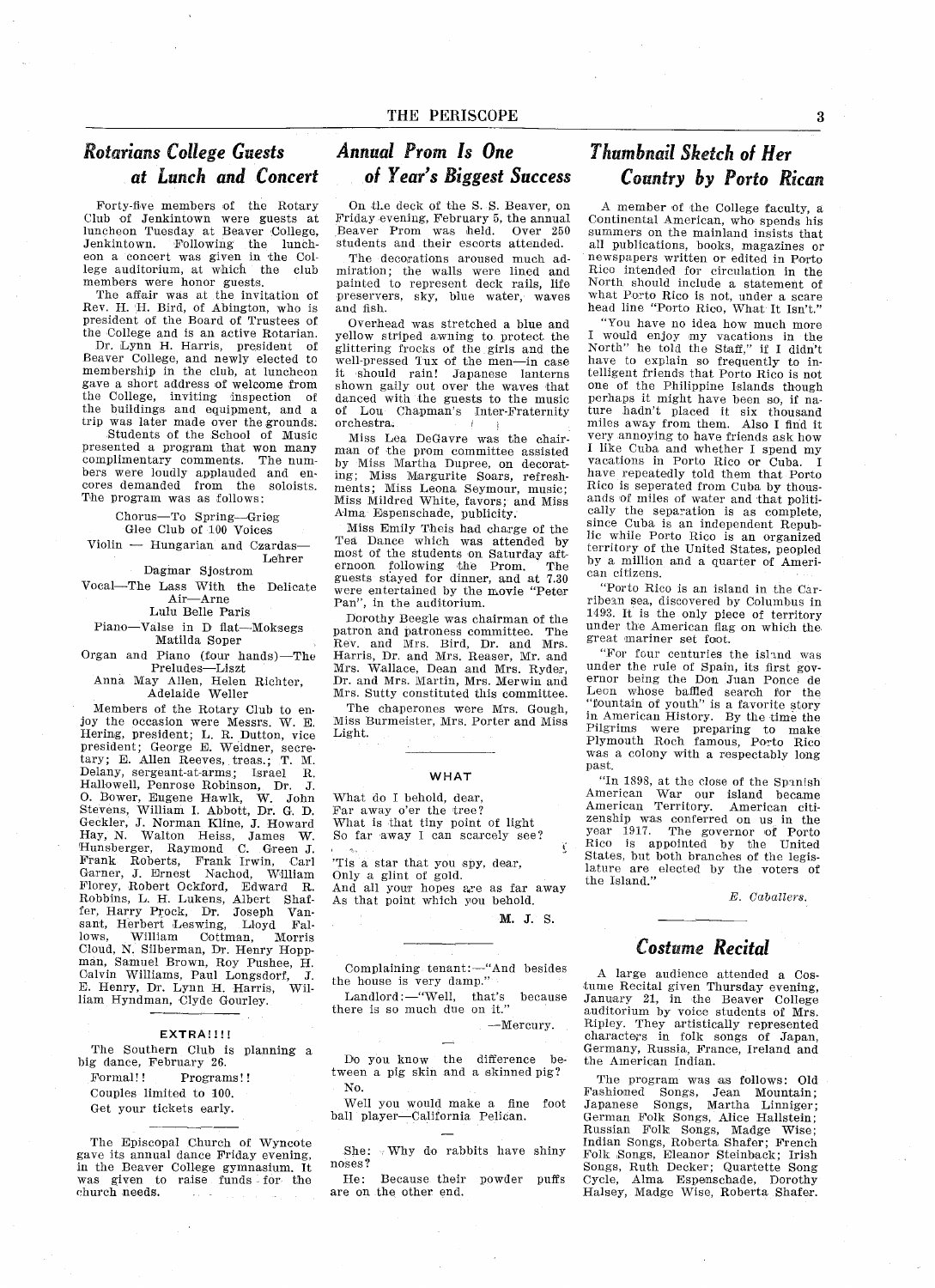$\bf{4}$ 

The following students were elected for the "Who's Who" section of Beechbark

#### Junior Class

| Most Attractive  Ida Hughes |  |
|-----------------------------|--|
| Best all around  Gene Cross |  |
| Most Athletic  Peter Reid   |  |
| Most Talented  Joyce Prince |  |
| Most Popular  Emily Theis   |  |

#### Senior Class

| Most Attractive  Bert Shafer   |
|--------------------------------|
| Best All Around  Mary Everhart |
| Most Athletic  Lea De Ganre    |
| Most Talented  Dickie Chenault |
| Most Popular  Elinor Lyne      |

# Two Plays Staged

Two plays, "The Romancers" by Rostand, and "Thursday Evening" by Christopher Morley, were presented last Thursday evening in the auditor ium under the direction of Miss Bald win of the Expression department

The Romancers is a little romantic comedy and is transacted from the French play of the same name

"Thursday evening" is a modern<br>comedy, portraying the life of two newlyweds and a bothersome motherin-law

The cast was as follows:<br>
"The Romancers" Sylvette, Iola<br>
Ahlers; Percinet, Helen Daniels<br>
Pasquinot, Betty Davenport; Berga Pasquinot, Betty Davenport, Borga<br>min, Margaret Moore; Stratford, Iris<br>Clark; A. Masked Man, Elizabeth Kelly

"Thursday Evening"-Laura Johns, Sarah Newmark; Gordon Sheffield, Charlotte Tonis; Mrs. Sheffield, Mother of Gordon), Margaret Moore; Mrs<br>Johns ( Mother of Laura, Virginia Har

men.<br>The proceeds of the evening will be  $\det$  devoted to the stage fund. Ice cream and cakes were served

#### ILLUSTRATED LECTURE ON ANIMALS

Mr Edward Skipper delivered an interesting lecture The Human SIde of Animals," in the Beaver College Auditorium, Friday.

From the interesting and entertain ing facts about the animal world that Mr. Skipper related, it could be seen that he is well-informed and has ob tained much of his knowledge thru study and observation of our fur ing friends

He made amusing comparisons of the haunts, traits and intelligence of the so-called dumb animal with those of man. A large audience attended.

"Has the young man who is calling on you given you any encourage ment?

"Oh, yes, Father. "He asked me if you and mother were pleasant to live with."-Bison.

### Big Artistic Event

The 121st annual exhibition of the Pennsylvania Academy of Fine Arts in Philadelphia is now open

The annual reception preceding the opening is social event each year and the spacious galleries were crowded by those who contribute to the maintenance of the Academy and to the support of contemporary art.<br>The administration officers and

The administration officers and wives together with a number of the faculty of Beaver College were in attendance. All report a new experi ence and delightful evening

cordial invitation to visit this truly American Salon is extended to all the students. The art students are eagerly looking forward to this visit, especially since Beaver's teacher, Mr. Nuse, has two of his paintings on exhibition there

Gallery talks will be given The first was Wednesday afternoon Feb ruary 10. The faculty will visit the exhibition on Thursday afternoon, on Thursday afternoon, February 18

Something new has been started in the Art Studio which it is hoped will prove a great success and stimulate<br>art interest. It is an Art Club, the name given it is "Fellowship of The name given it is renowship of file<br>Beechwood School of Fine Arts." I will be known as "Fellowship of B.<br>S. F. A.." To become a member of the club, the work of the art student must be up to a certain standard.

The officers of the club are as fol lows: Honorary president, Ida Lit whiler; secretary and treasurer, Yet<br>abel Bosenblum: chairman of com abel Rosenblum; chairman of mittees, Martha Duprey.

#### Mr. Martin Conducts Concert

concert was given in the Beav er College Auditorium by the Bethany Choir, conducted by Charles H. Martin on Tuesday evening, January<br>19th.

19th.<br>- The program was as follows: "Hai Bright Abode," Wagner. the choir:<br>Address Rev. Walter B. Greenway,<br>D. D. "Sweet the Moments." Doni-<br>zetti: "Winter Song." Bullard: "Car-<br>mena," Wilson, the choir: reading,<br>Mrs, G. Haring: "Song of the Vikmis, G. G. Paring. Song Or Colins.<br>
ings." Fanning: "Viking Song." Coleridge-Tavlor "Greetings to Spring." Strauss the choir

Mrs. Haring again made the chanel building rock with langhter by her clever recitations. The "Baseball clever recitations. The "Baseball Story," as usual, brought thundering applause.

After the concert, a dance was given in the gymnasium to which all Beaver<br>students were invited. The Bethany students were invited. Orchestra afforded good music and all had an enjoyable time

"I got 50 in my intelligence test." "That makes you a half-wit"-

Ho: Do you suppose Gladys will marry anyone Catty: Yes-anyone-

-Boston Beanbag.

Attention students! Cut out these rules and pin them up

over your study table

Do not go to the Library except to use Library books Never take work with you from your room un less it is preparation for class in which you wish to combine text book and reference work

2. Do not talk above a whisper and not unless it is necessary to ask the Librarian in charge for help. Also be quiet in other ways

3. Never take a book or magazine from the Library without having it charged at the desk

4. When you return a book, do not put it back on the shelf. Leave it on Miss Peck's desk and she will destroy the charge

5. When you use a book in the Library do not return it to the shelves. That will be done by the shelves. That will be done by the Librarian, who will put it in its proper place

6. Do not sit at Miss Peck's desk or handle anything on it

7. The magazines are to be bound for future use; and besides, they are not your property and you have no right to deface or mutilate them The loss of one number or part of one woald ruin whole volumne for binding purposes. Never mark or tear or in any way deface any Libray property

Books that are reserved for the use of a class are not to be taken from the Library at all. Others, except for special cases that will be explained by Miss Peck, may be kept two weeks. A fine of two cents a day must be paid for any time over this.

The assistant Librarians are re sponsible to Miss Peck, and any disrespect to them is disrespect to her If one of them asks you to be quiet or otherwise orderly which she has authority to do, follow her sugges tion cheerfully and courteously, and imagine how it would feel to be in her place

#### SHARP POINTS

Although it is dangerous to have too much knowledge of certain sub jects, it is more dangerous to be totally ignorant of them

Common sense is not a common thing

Beauty without grace is a hook without bait

He who is never guilty of follies is not so wise as he imagines

From the moment it is touched the heart cannot dry up.

What we gain by experience is worth what we lose by disillusion

Great wills and great virtues are exceptions in men. One must tell women only what

one wants to be known Fortune does not change men, it

unmasks them

A handsome face is not always a mute recommendation

Library Rules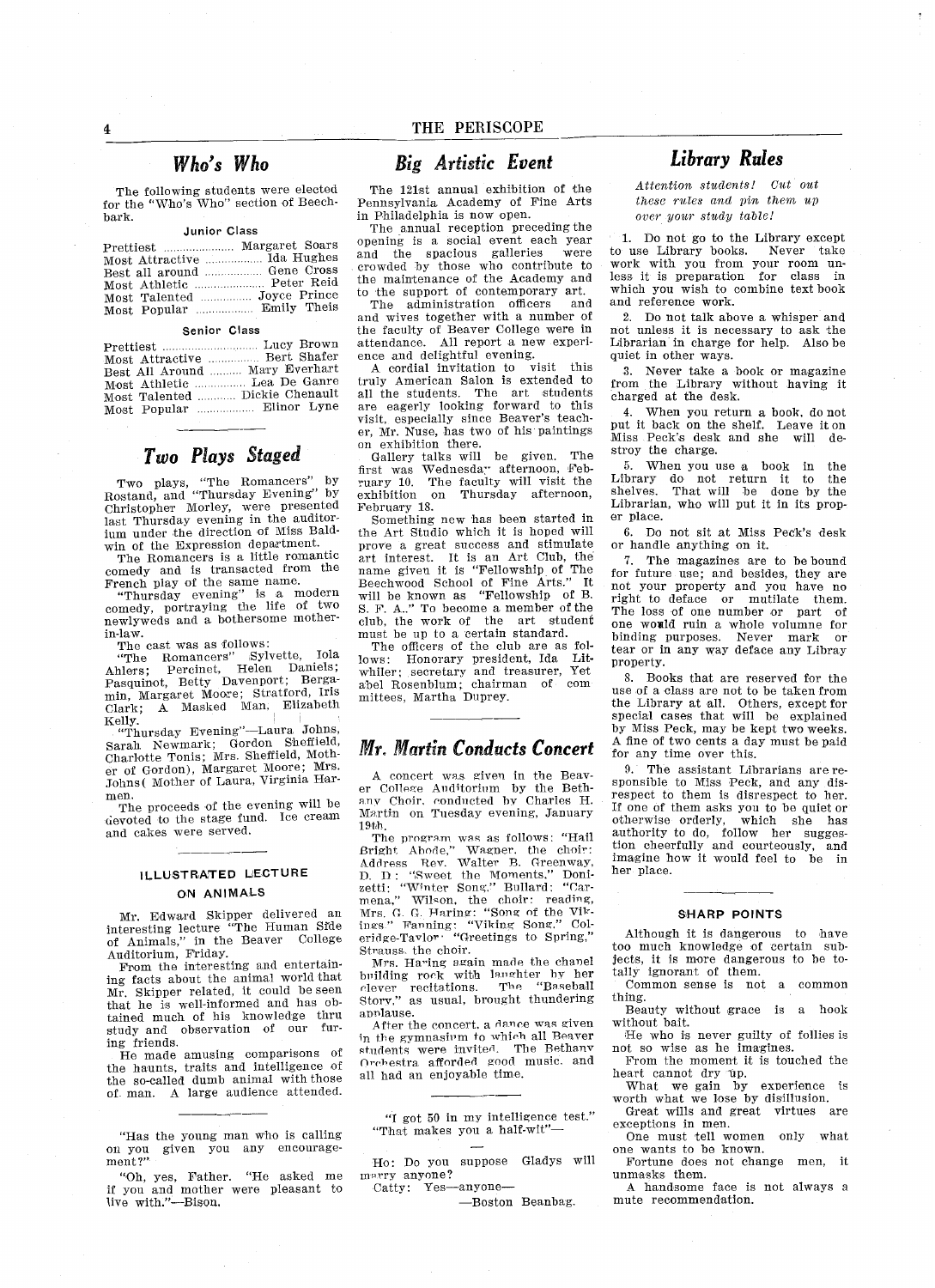Hotsey, I know I've talked you most to death so I will stop for the present. Love, always!

Your own

Totsey

Mr. Mead Stineman gave an announcement party Friday evening at the Ritz-Carlton, Philadelphia, for Dupe and her Frank We are told it was a glorious affair. Doris wore white gown with a poudre blue Spanish shawl

### Beaver Wins

Continued from Page

The line-up was as follows

| <b>BEAVER</b>        |               | DARLINGTON   |
|----------------------|---------------|--------------|
| Shafer               | f.            | D. Burt      |
| Hov                  | f.            | H. Burt      |
| Krips                | $c^{\dagger}$ | Carter       |
|                      | $s$ . $c$ .   | Wood         |
| Wolfe                | g.            | Erwin, Capt. |
| Cross, Capt.         | g.            | Apisdorf     |
| Referee—Miss Wilcox. |               |              |
|                      |               |              |

Official time keeper-Fitzgerald. Official score keeper-A. Rote.

De Garve sc Waitman

A fast and exciting game was played at Ursinus College, Collegeville, January 19

Ursiaus led by caging the first field goal This spurred the Beaver team on and the scoring was hot and heavy At the end of the first halt the score was 23-17 in favor of Beaver

The first part of the second half made the Beaver rooters hold their breath, for Ursinus rolled in 5 baskets in a row, tying the score. Then<br>a period of suspense and two more a period of suspense and two goals were scored by Ursinus. Beaver thought they were doomed, but thanks to Bert Shafer, she started to shoot, and the final score was 45 to <sup>37</sup> in favor of Beaver

The victory is due to Bert's uncommon success in "shooting." The referee said she had the hardest time refereeing the game because she want<br>ed to keep her eyes on Bert. She said she had never seen a player like her, so fast and sure; and such a<br>wonderful shot. But it took the whole<br>team's excellent work to back the<br>good "forwarding" of Pete and Bert.

| <b>BEAVER</b>          |                | URSINUS      |
|------------------------|----------------|--------------|
| Shafer                 | f.             | Carnag-Capt. |
| Hay                    | f.             | Carl         |
| Krips                  | $\mathbf{c}$ . | Hedrick      |
| De Garre               | s.c            | Waltman      |
| Cross, Capt.           | g.             | Winger       |
| Reed                   | g.             | Johnson      |
| Referee, Mrs. Mentzer. |                |              |

The basket ball game scheduled with Cedar Crest to be played at Al lentown, Thursday, February 4, was postponed Cedar Crest called up and said they were "snow bound."

## Faculty Corner

Miss Frances Harper, who served as substitute teacher in the Secre tarial department prior to the Christ mas holidays, has been appointed a teacher in that department,-succeeding Miss Romans, who withdrew because of illness. We welcome Miss Harper as member of the Faculty and of the household

We also welcome Miss Ethelyn Owens, a graduate of the Secretarial department, class of 1924, who returns to occupy a position in the Business officel Miss Owens served as mem ber of the Student Government Board during 1923-1924

The faculty bridge club was enter tained Thursday evening at the home of Mr and Mrs Harris The hostesses were Miss Clute and Miss Zerby. 'Ti said that glorious time was had by all

Dr. Lyman H. Harris has been elected member of the Jeakintown Ro tary Club

Rev. H. H. Bird of Abington exchanged pulpits with Mr Hariss on Sunday evening, February 4. All appreciated Mr. Bird's message greatly.

Shampoo and Marcel wave, bobbed hair, \$1.25. LaRose Beauty Parlo<br>417 York road, Jenkintown.—Adv.



かんしゅうけい スラムをよび



Hotsey Dear

Here I am back at the factory once more, after a wonderful vacation. You see, after exams, the teachers consented to give us a little freedom, so away we went on our various ways.

Sally Maynard, lucky girl, went to her home town, Richmond, Virginia. She's back now-and is the same quiet little soul as before

Mary Theis, Betsy Roth and Marion Wasley all went to Wilkes-Barre. Oh! how silent were the halls near "Wasel's" room!

Kathleen Riddle was the guest of Ann Welsh, at Ann's home in Chestertown. Maryland.

Mary Jacobs went home, and though she was confined to the house with a severe cold during her stay, she says she had grand time

Tis reported that Lillian Clegg had a wonderful time, too.

Dotty Merwin spent a week-end with Elizabeth Kelley, and she hasn't yet **recovered** from the wonderful time she had

They are all back again, now, and goodness only knows how glad every one was to see each other. So many of the girls were away that it's hard to tell you all

Let me see, what all has been going on? Oh, to be sure, the biggest event<br>of the year, our Prom! ! It was a of the year, our Prom! ! huge success and the Satnrday Tea Dance-Im wordless about it all Hotsey, if you will just look on another page for the Prom write up, I will not go into detail

And that's not the only dance. On the 18th quite a few of the girls will be going into Philadelphia for the<br>Alpha Chi Rho Dinner Dance. Dr<br>Harris will chaperone the girls, for he,<br>tco, is an Alpha Chi Rho. The South too, is an Alpha Chi Rho. The South-<br>ern Club is planning a dance on the  $26th$ . So goes the life, and we with it, Hotsey??

Guess what? Remember Doris Deupree? It is whispered, nay, spoken out loud, that Doris is engaged to Frank Stineman, of Philadelphia. The<br>expect to sail for Europe immediatel after their marriage, which is scheduled to take place the early part of June. How about that? You might know "Dupe" would do something like that

Betty Britton, Peggy Jordan, and Gita and Patsey Scott were warmly welcomed back to their Alma Mater They came for the Prom, and Peg and Gita stayed until Tuesday.

Lillian Richter gave a Bridge party in honor of her guest Miss Margare<br>Gilroy, Monday evening. Sixteen guests were present: Leona Seymour, Mary Jacobs, Alma Espenschade, Mar<br>ion Brinton, Ruth Decker, Kathleen Riddle, Ann Welsh, Gladys Sitterly,<br>Helene Holtzer, Virginia Schaefer<br>Inez Brainerd and Dotty Williamson.<br>The decorations were in honor of the coming Valentine's day, and refresh ments were serve